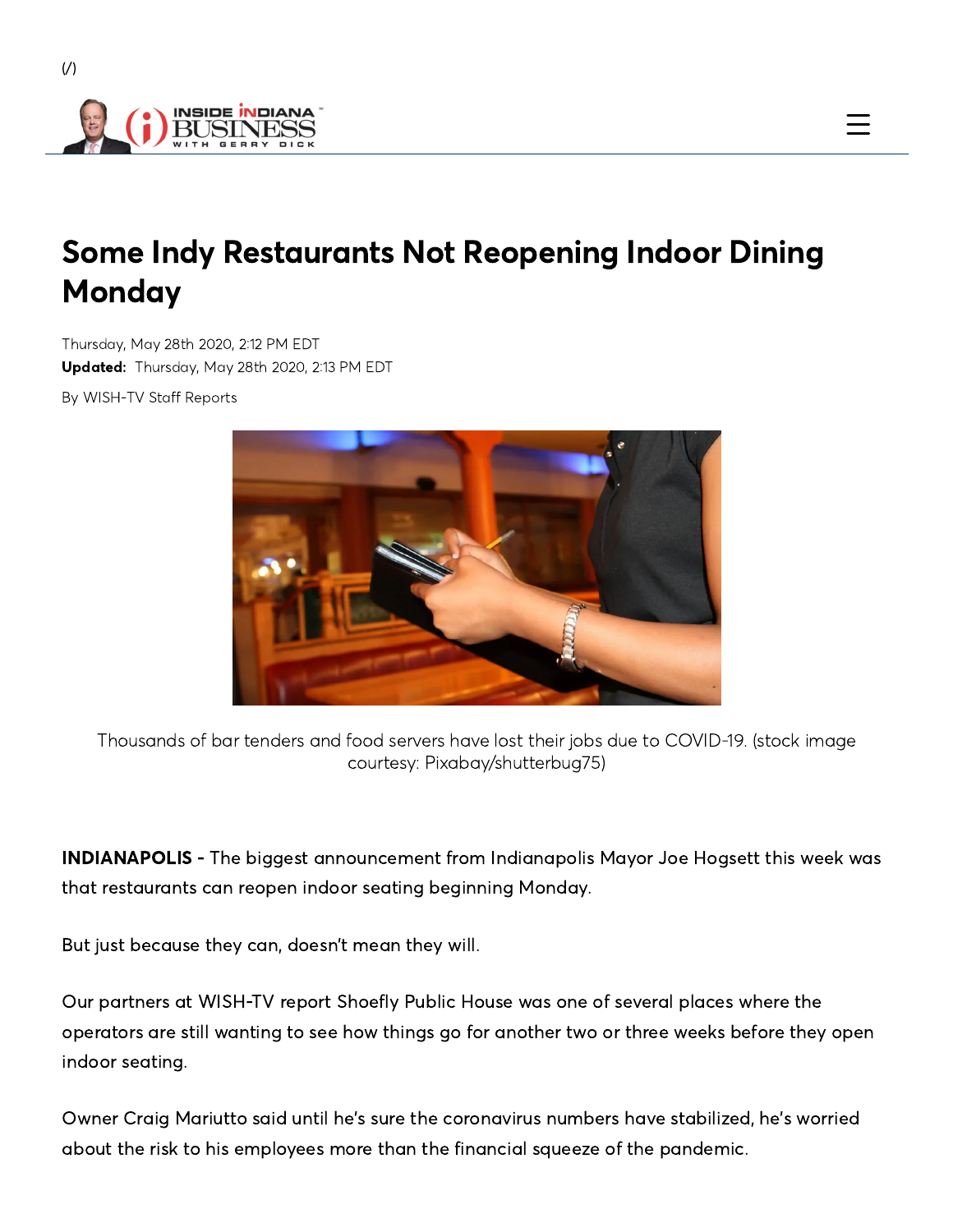Meanwhile, the months of May and June are usually the busiest of times at Festiva, a Mexican restaurant at 1217 E. 16th St. But on Wednesday, it was just employees in the restaurant.

The chairs were locked up on the front porch, and, even though indoor seating could happen on Monday, owner George Munoz said it won't be.

"What good is money if you get sick?" Munoz said.

Munoz has talked with his employees. One-third of them still aren't comfortable coming back at all. The rest have decided, together, it's just too risky even at 50% capacity to reopen indoor seating as they see many people not adhering to social distancing guidelines.

"It's very hard to social-distance within our restaurant itself, so that's why we're playing it a little more cautious, really looking at the numbers over the next two weeks to see really where they are trending after the country reopens and Indianapolis," Munoz said. "It's a lot harder in the service business. People are eating. There's a lot of contact, even if you're wearing gloves, even if you're wearing face masks, washing your hands and sanitizing. There's just a lot of contact that could happen."

So, the picnic tables in the parking lot will stay for diners who want to grab their food and drinks and go there, even if Munoz says it's a big financial loss.

Across town, the signs reminding of social distancing and other health measures are up both indoors and outdoors at Shapiro's Delicatessen.. Lots of plexiglass lines the entire counter. Owner Brian Shapiro is ready for Monday morning.

"It's a little nerve-wracking," he said. "I'm excited but I don't know what we're going to encounter."

He estimates he's spent \$12,000 on all the extras, even as he's pulled 50% of the chairs, even as he knows it's impossible for all his customers to come back, thanks to the risk factors for some and the fright factors for others.

Still, while 50% is better than zero, it only helps slow the financial decline, it doesn't mean a profit is coming anytime soon.

"We are excited we're getting to reopen, but I can assure you that there's no restaurant model in America where you make money at 50%," Shapiro said.